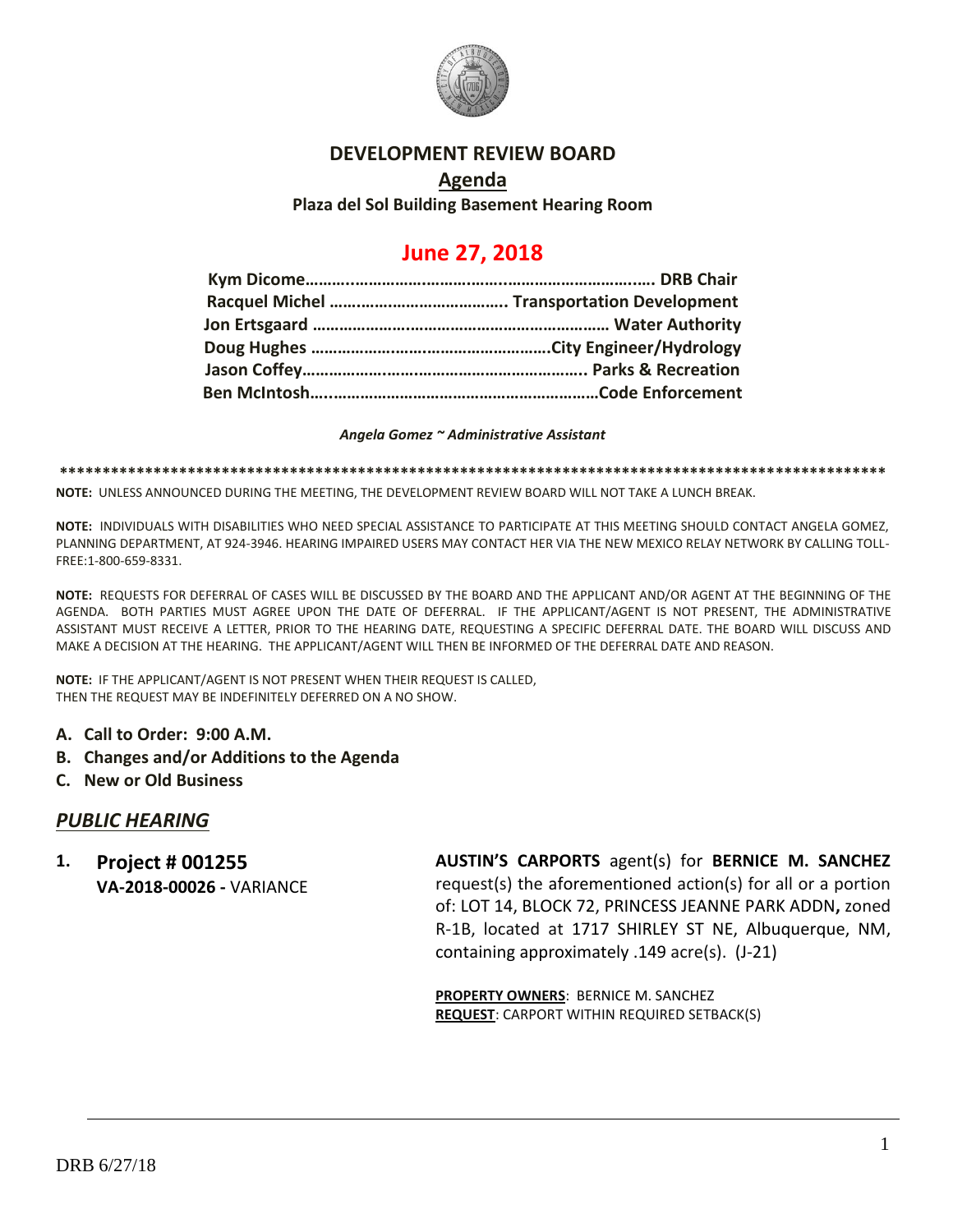**2. Project# 1010656**

**18DRB-70160** MAJOR - PRELIMINARY PLAT APPROVAL **18DRB-70161** MAJOR - SDP FOR BUILDING PERMIT **18DRB-70162** MINOR - TEMP DEFR SWDK **CONST** 

**THE GROUP** agent(s) for **PASHTOON KHALID A & NAFEESA**

request(s) the above action(s) for all or a portion of Lot(s) 28-30, Block(s) 30, NORTH ALBUQUERQUE ACRES Unit(s) B TRACT A, zoned NR-BP (SU-2/IP), located on WILSHIRE AVE NE between SAN PEDRO DR NE and LOUISIANA BLVD NE containing approximately 3 acre(s). (C-18)*[Deferred from 6/6/18]*

**3. Project# 1011638 18DRB-70148** MAJOR - SDP FOR BUILDING PERMIT

**LEE GAMELSKY ARCHITECTS PC** agent(s) for **L & C TRANSPORT** request(s) the above action(s) for all or a portion of Lot(s) 22-A, Block(s) 8, ORIGINAL TOWNSITE OF WESTLAND zoned NR-BP (SU-2/IP), located on 94TH ST NW between CENTRAL AVE NW and VOLCANO RD NW containing approximately 1.6 acre(s). (K-9) *[Deferred from 6/6/18]*

4. **Project# 1000874 18DRB-70135** VACATION OF PUBLIC EASEMENT **18DRB-70136** MINOR - PRELIMINARY/FINAL PLAT APPROVAL

**TIERRA WEST LLC** agent(s) for **MONTANO I-25 BEACH AQUISITION PROPERTY LLC** request(s) the above action(s) for all or a portion of Lot(s) B-1, RENAISSANCE CENTER III zoned NR-C (SU-1 FOR IP & AMUSEMENT FACILITY OF A PERMANENT CHARACTOR (NOT ADULT ESTABLISHMENT)), located on DESERT SURF CIRCLE NE between ALEXANDER BLVD NE and MONTANO RD NE containing approximately 23.87 acre(s). (F-16) *[Deferred on 5/16/18, 5/23/18, 6/6/18]*

## *MINOR CASES*

**5. Project # 001226 SD-2018-00031 –** PRELIMINARY/ FINAL PLAT

**ARCH + PLAN LAND USE CONSULTANTS** agent(s) for **AGIOLA BEJKO** request(s) the aforementioned action(s) for all or a portion of: LOTS 7 & 8, BLOCK 32, PEREA ADDN, zoned R1-A, located at 608 15TH ST NW, Albuquerque, NM, containing approximately .16 acre(s). (J-13)

**PROPERTY OWNERS**: AGIOLA BEJKO **REQUEST**: CONSOLIDATION OF 2 LOTS INTO 1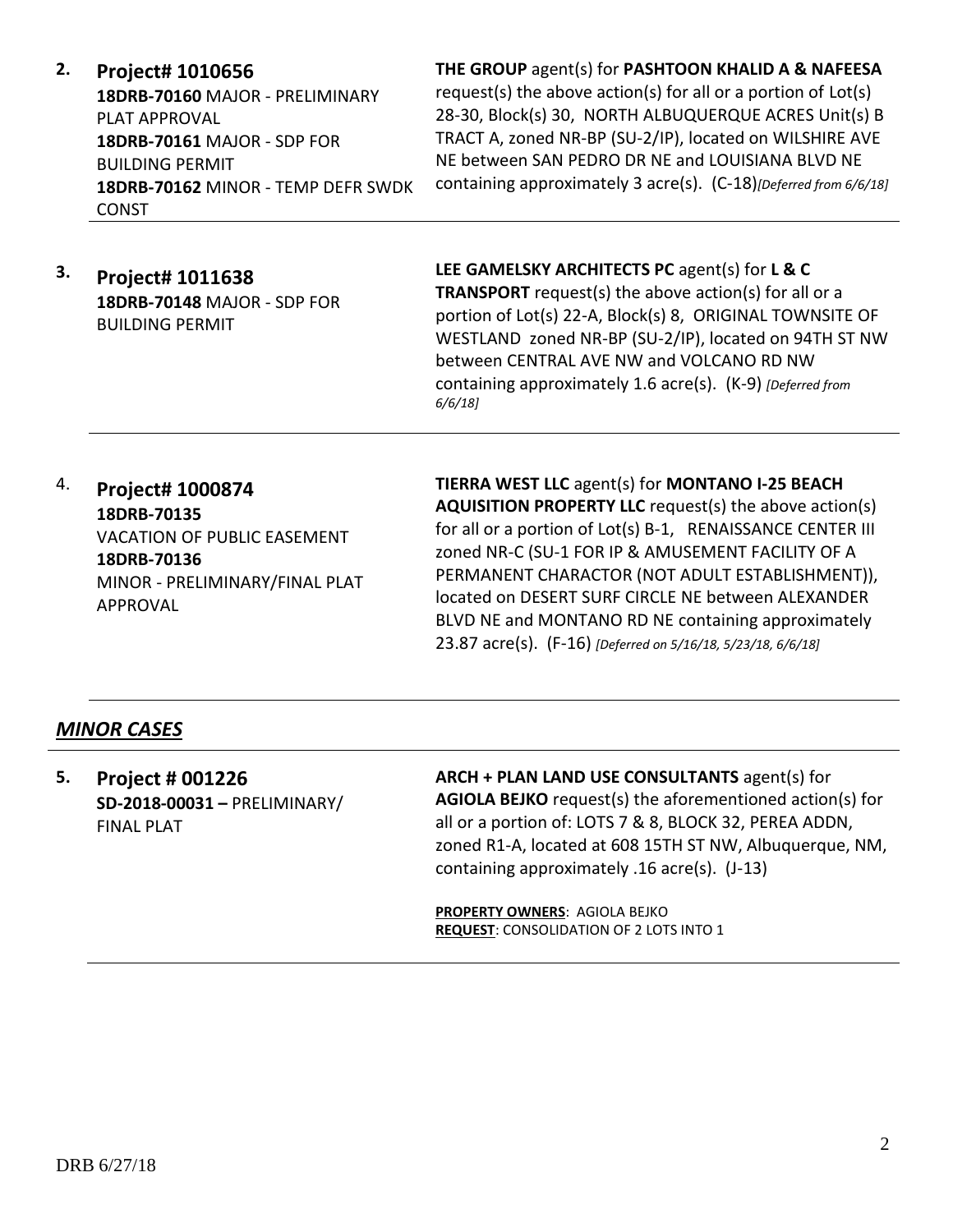**6. Project # 001254 (1003575) SD-2018-00028 –** PRELIMINARY/ FINAL PLAT

#### **SURV-TEK INC.** agent(s) for **CITY OF ALBUQUEUQUE**

request(s) the aforementioned action(s) for all or a portion of Tract C-8-A, TOWN OF ATRISCO, AIRPORT UNIT, Lots 5 & 6, TORRES ADDITION and a vacated portion of ESPERANZA DRIVE NW, zoned R-ML and R1-B, containing approximately 3.789 acre(s). (K-11)

**PROPERTY OWNERS**: CITY OF ALBUQUERQUE, REZA EMMA ESTHER & REZA EVA SARAH **REQUEST**: REPLATTING 3 EXISTING LOTS AND A PORTION OF VACATED R/W INTO 1 TRACT

**7. Project# 001191 (1008952) SD-2018-00035 –**SITE PLAN FOR BUILDING PERMIT (18EPC-40003)

**CONSENSUS PLANNING INC** agent(s) for **PRIMROSE SCHOOL OF WOODCREEK RESERVE** request(s) the above action(s) for all or a portion of TRACT A, MORNING STAR AT PALOMAS zoned MX-T (SU-2 FOR O-1), located on PALOMAS AVE NW between WYOMING BLVD NE and BARSTOW STREET NE containing approximately 0.9 acre(s). (D-19) *[Deferred from 6/13/18]*

**PROPERTY OWNERS**: PASEO 2010, LLC **REQUEST**: DRB SIGN-OFF OF EPC SITE DEVELOPMENT PLAN FOR BUILDING PERMIT (3-8-2018)

**8. Project# 001223 (1011553) SI-2018-00041 –** SITE DEVELOPMENT PLAN FOR SUBDIVISION AND SITE DEVELOPMENT PLAN FOR BUILDING PERMIT (18EPC-40008 + 40009)

**MODULUS ARCHITECTS, INC** agent(s) for **3X1, LLC**. request(s) the above action(s) for all or a portion of LOT/TRACT: TRB2A1, TOWN OF ATRISCO GRANT zoned SU-1/C-1 & AUTO SALES, located on COORS BLVD NW between SEQUOIA RD NW and TUSCON RD NW, containing approximately 1.9 acre(s). (G-11-Z) *[Deferred from 6/13/18]*

**PROPERTY OWNERS**: 3X1, LLC.

**REQUEST:** DRB SIGN OFF OF EPC APPROVED SITE DEVELOPMENT PLAN FOR BUILDING PERMIT AND EPC APPROVED SITE DEVELOPMENT PLAN FOR SUBDIVISION (4-12-2018)

# **9. Project #1011363 18DRB-70055 –** FINAL SIGN OFF OF EPC

APPROVED SITE DEVELOPEMNT PLAN FOR BUILDING PERMIT (ePlan) **(17EPC-40042)**

**MURPHY OIL USA INC** request(s) the above action(s) for all or a portion of TRACT C-2, SEVEN BAR RANCH, zoned NR-BP (SU-1 for IP Uses), located on 3751 HWY 528 NW between HWY 528 NW and THE AMERICAN RD NW containing approximately 1.25 acre(s). (A-14) *[Deferred from 2/14/18, 3/14/18, 6/20/18]]*